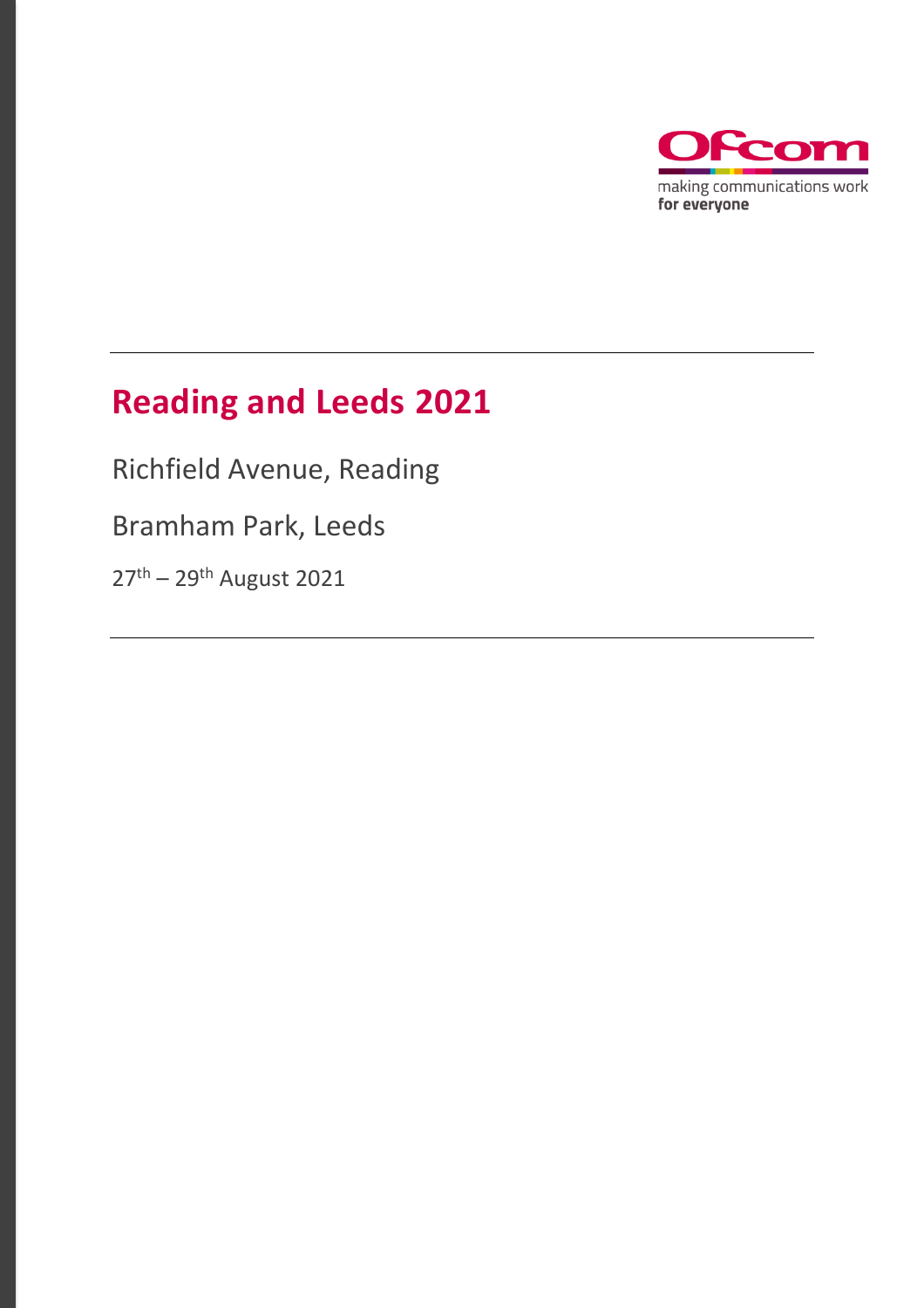## Introduction

Reading and Leeds Festivals are once again designated a major event for Ofcom PMSE in 2021. The festivals require extensive co-ordination of wireless systems for acts and broadcasters across both festival sites on all days.

Des Vitalis will be leading the coordination and licensing of the event this year for Ofcom PMSE.

#### Frequency Coordinator



Des Vitalis

Our office contact details are:

Telephone: +44 (0) 207 981 3803

Email: [pmse@Ofcom.org.uk](mailto:pmse@arqiva.com)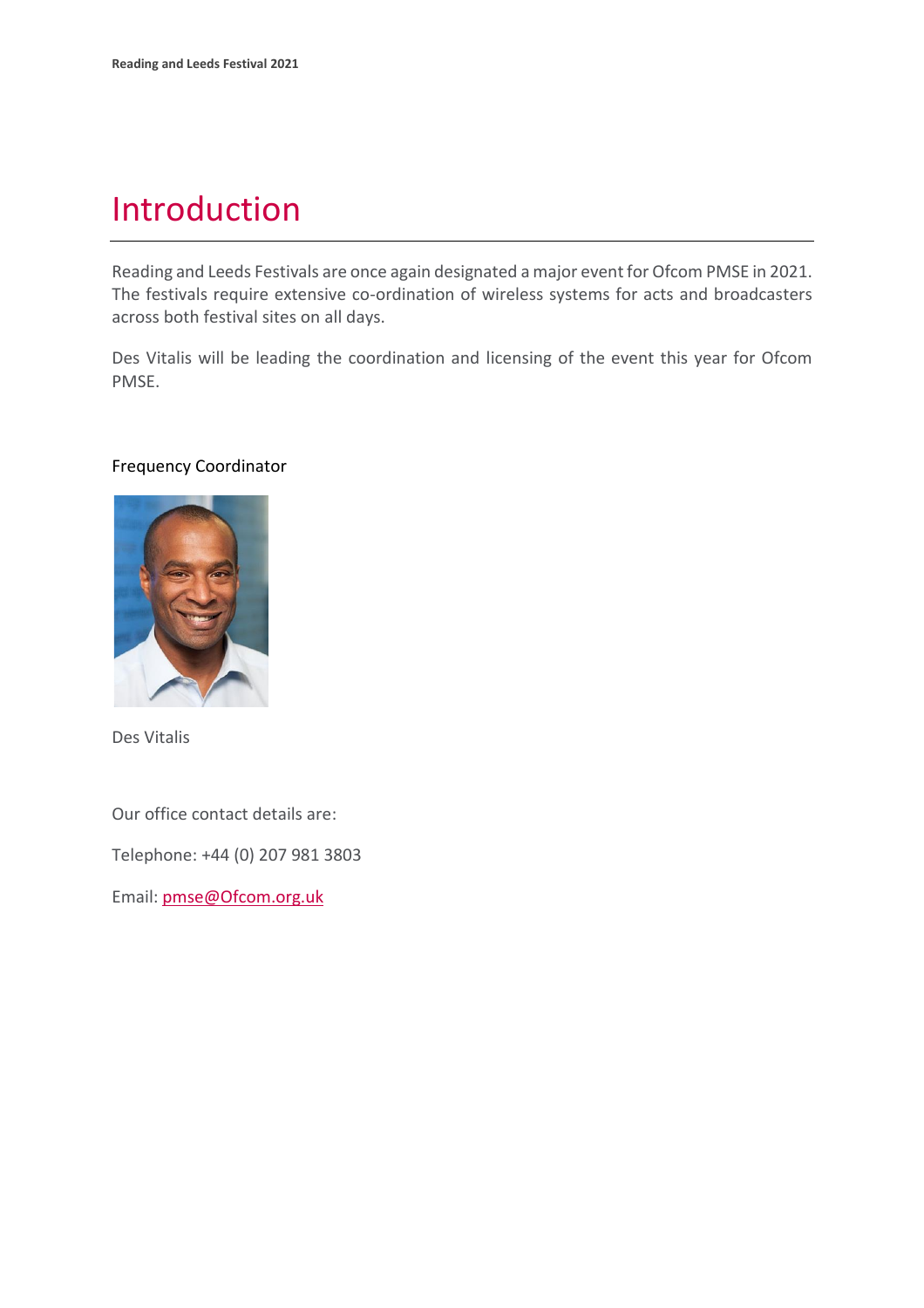## **Contents**

#### **Section**

| 1. Application Process        | 1        |
|-------------------------------|----------|
| 2. Coordination and Licensing | 3        |
| 3. Event Time                 | $\Delta$ |
| 4. Useful Contacts            | 5        |
|                               |          |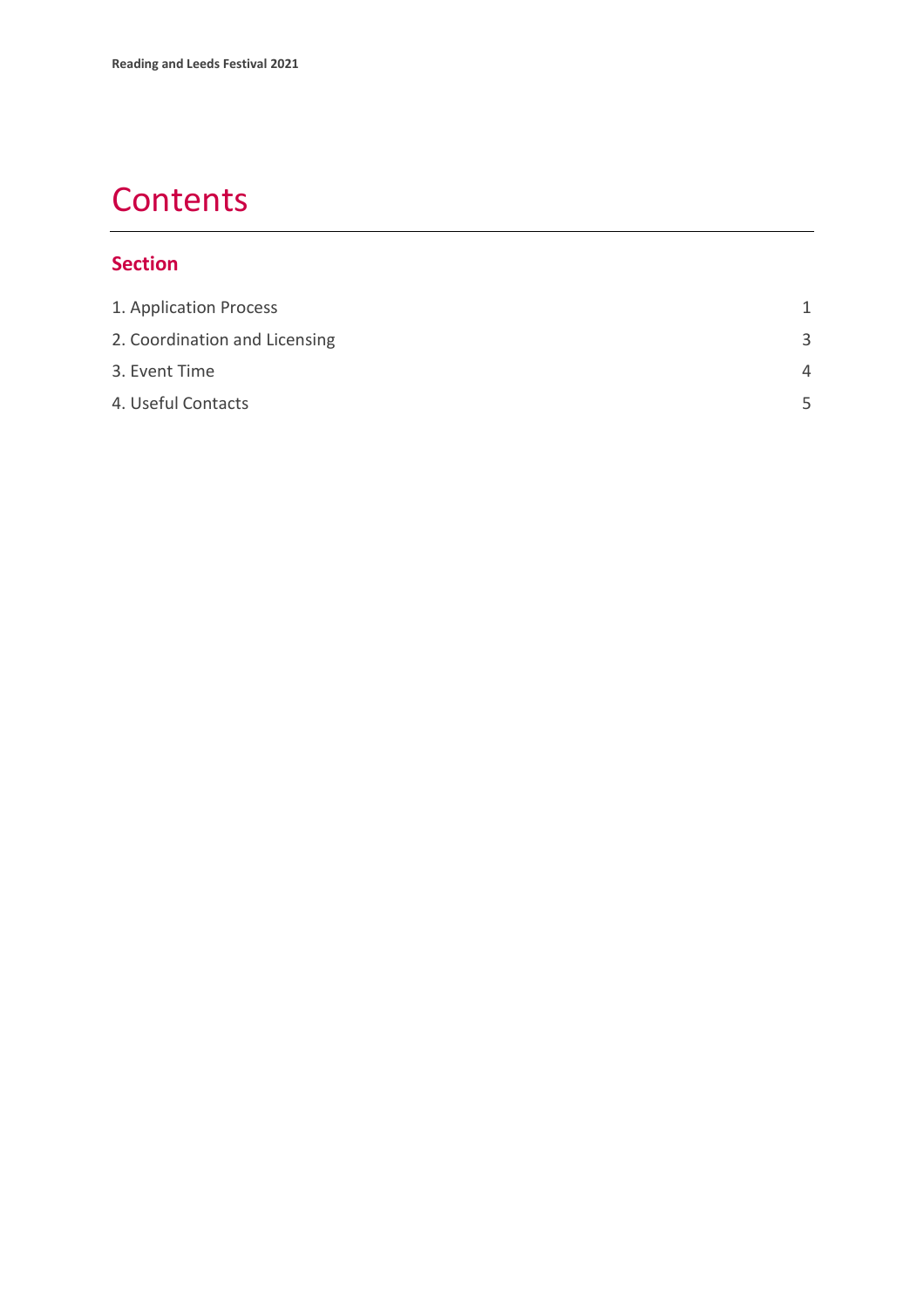## <span id="page-3-0"></span>1. Application Process

#### **Completed application forms submitted to Ofcom PMSE by 6th August 2021**



#### **We aim to issue licences (where applications have been received within the stated time periods) on or before the 20th August 2021**



#### **Payment MUST be received before the start of the event, otherwise you will not be licensed to use frequencies.**

We accept Debit/Credit Cards, Cheques and Bank Transfers or can take payment from existing carnets. *Please note that Ofcom PMSE are unable to accept payments made by AMEX.*

As Reading and Leeds is designated a Major Event, applications for frequencies will not be subject to Ofcom PMSE's usual three working day turnaround rule. All frequency applications will be collated and worked on at the same time in order to achieve the best frequency allocation plan.

Applications can be submitted via email t[o pmse@ofcom.org.uk](mailto:pmse@ofcom.org.uk) or the online 'Apply for Major Event' option once logged into our website.

All application forms are downloadable from the Ofcom PMSE website here:

[https://www.ofcom.org.uk/manage-your-licence/radiocommunication-licences/pmse/apply-for-a](https://www.ofcom.org.uk/manage-your-licence/radiocommunication-licences/pmse/apply-for-a-pmse-licence)[pmse-licence.](https://www.ofcom.org.uk/manage-your-licence/radiocommunication-licences/pmse/apply-for-a-pmse-licence)

Once there please expand the 'Download PMSE application forms' section and use either 'Multipurpose Coordination Licence Application' for radio mic's, IEMs and cameras or 'UHF Talkback licence Application' for 2-way radio talkback requirements.

You will receive a confirmation email receipt once your application has been successfully submitted.

Once applications have been reviewed, applicants will be contacted directly regarding any immediate concerns surrounding their individual requirements, or if any relevant information has been omitted.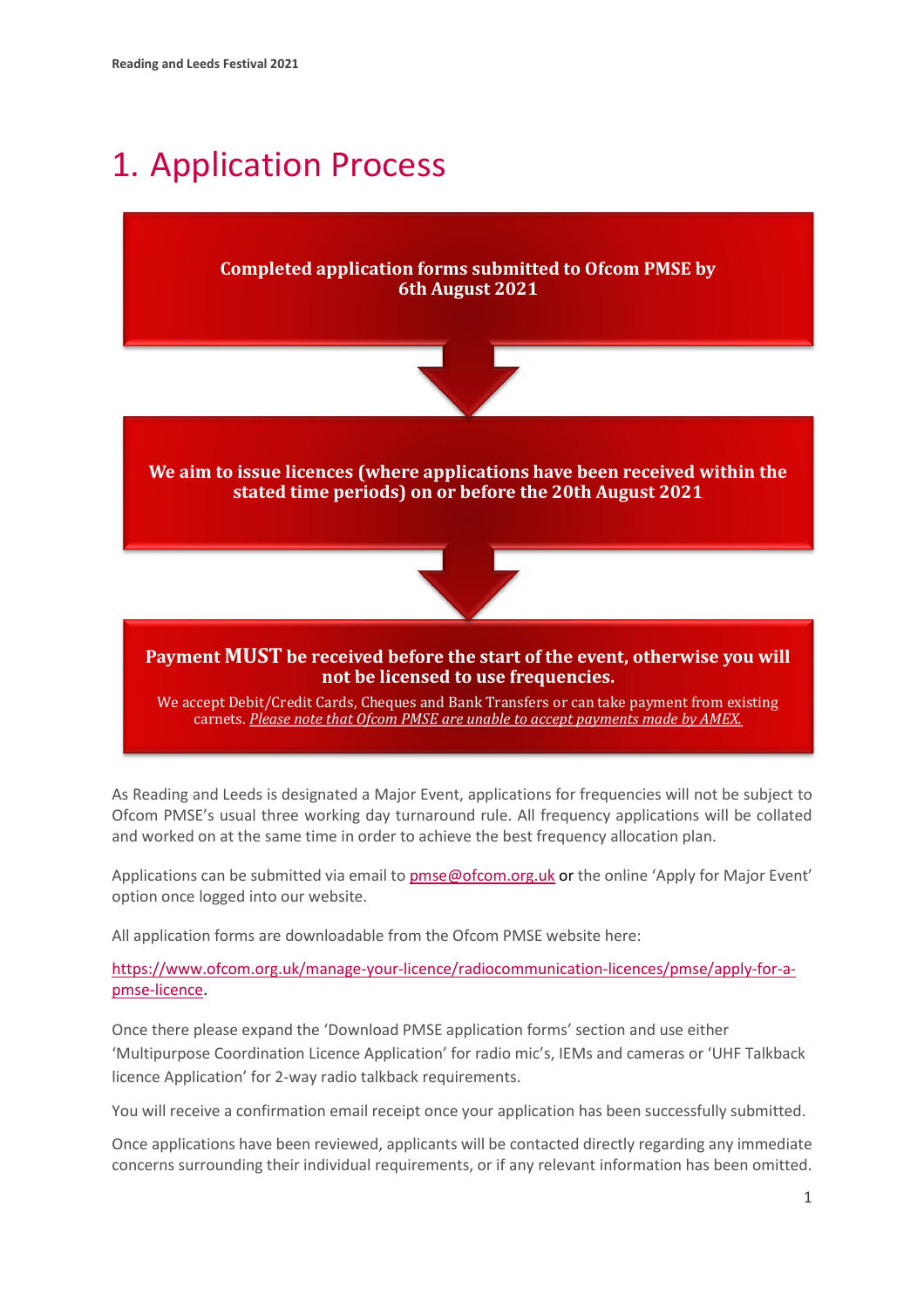Key information to include is as follows:

- Names of the act/broadcaster the application is relevant to
- Specific stage/alternative location of use
- Dates and times of use including any sound checks
- The number and type of systems required (Microphone/IEM/Walkie talkies, etc)
- The frequency tuning capabilities of the kit
- Any relevant technical details surrounding the equipment, its setup and how it is being used

Such information can be included on the application form or an accompanying email.

The cut off point for these applications is  $\underline{6}^{\text{th}}$  **August 2021**; it is advisable to submit requirements as soon as possible from now to allow sufficient time for coordination and licensing. Applications we receive after this date may not be accommodated as required.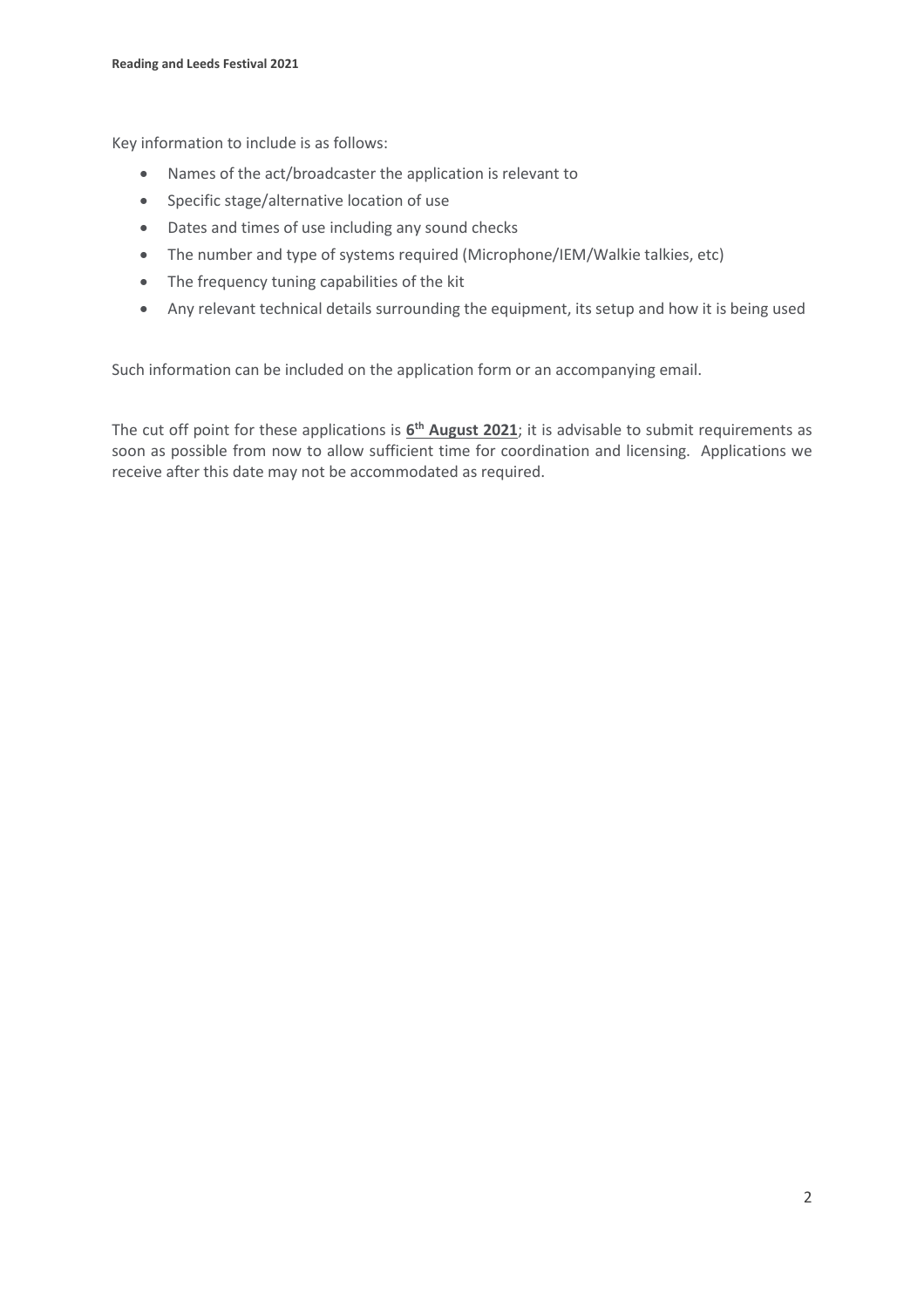# <span id="page-5-0"></span>2. Coordination and Licensing

## **General Information**

Any co-ordination issues or changes required will be addressed directly with the applicant. Please be aware that some frequency ranges in the UK are not authorized for PMSE use so it is recommended that requirements are submitted in good time to allow for any retuning that may be required.

The use of wireless microphones and IEMs is restricted throughout the UK due to Digital TV carrier transmissions. The list of available TV channels for the festival area can be found on the '470 MHz Planner' via the Ofcom PMSE login page. The availability of frequencies at the festival will also be limited due to other licensed users in the vicinity and the aforementioned digital TV footprint. You may want to consult this tool before applying for frequencies.

**PLEASE NOTE:** The commonly used GB and K4E tuning ranges are completely affected by differing levels of DTV at the Reading site. The channels with less DTV signal strength are 40, 41 and 43. Taking this into account it may be prudent to look to use equipment in a different tuning range to avoid the risk of interference. As a quick guide DTV clear channels at both sites are:

21, 24, 27, 35, 49.

### **Payment and Licence Documents**

It is imperative that we receive payment before your licence is scheduled to start so we can issue your licence documents. To help with this we accept Debit/Credit Cards, Cheques and Bank Transfers or can take payment from existing carnets. When paying by debit/credit card you will receive a secure payment link to your email address. Your licensing documentation will be dispatched upon receipt of payment.

*Please note that Ofcom PMSE are unable to accept payments made by American Express (AMEX).*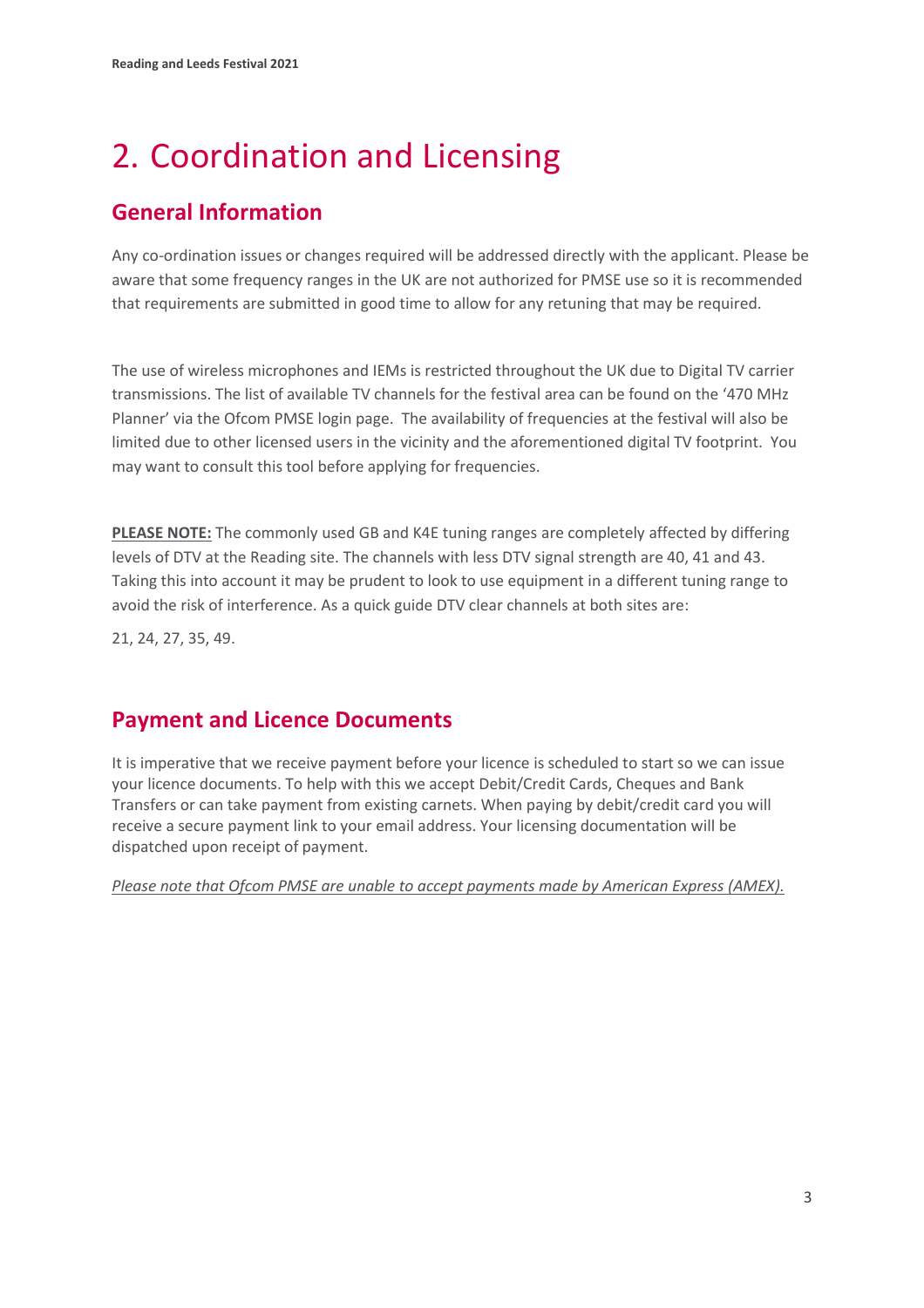# <span id="page-6-0"></span>3. Event Time

PMSE will be on site to provide support to the stakeholders throughout the event. It is imperative that all frequencies are used within the terms and conditions of the Licence held. This includes transmission of frequencies only during the times and dates stated on the Licence, not exceeding the designated maximum power and transmitting frequencies only from the location specified on the Licence or as discussed with the Event Coordinator.

Operation of the frequencies during the event may be subject to strict licensing times. These times *must* be adhered to. It is your responsibility to ensure that these rules are followed. If there are concerns about licensing times, please contact the event planner.

If interference is experienced during the event the event coordinator will be available to assist on-site and work to find a suitable resolution. Should the on-site coordinator be unavailable for any reason, please contact the Emergency out of hours' number where somebody will always be available to help. All relevant contact details can be found in section 4 of this document.